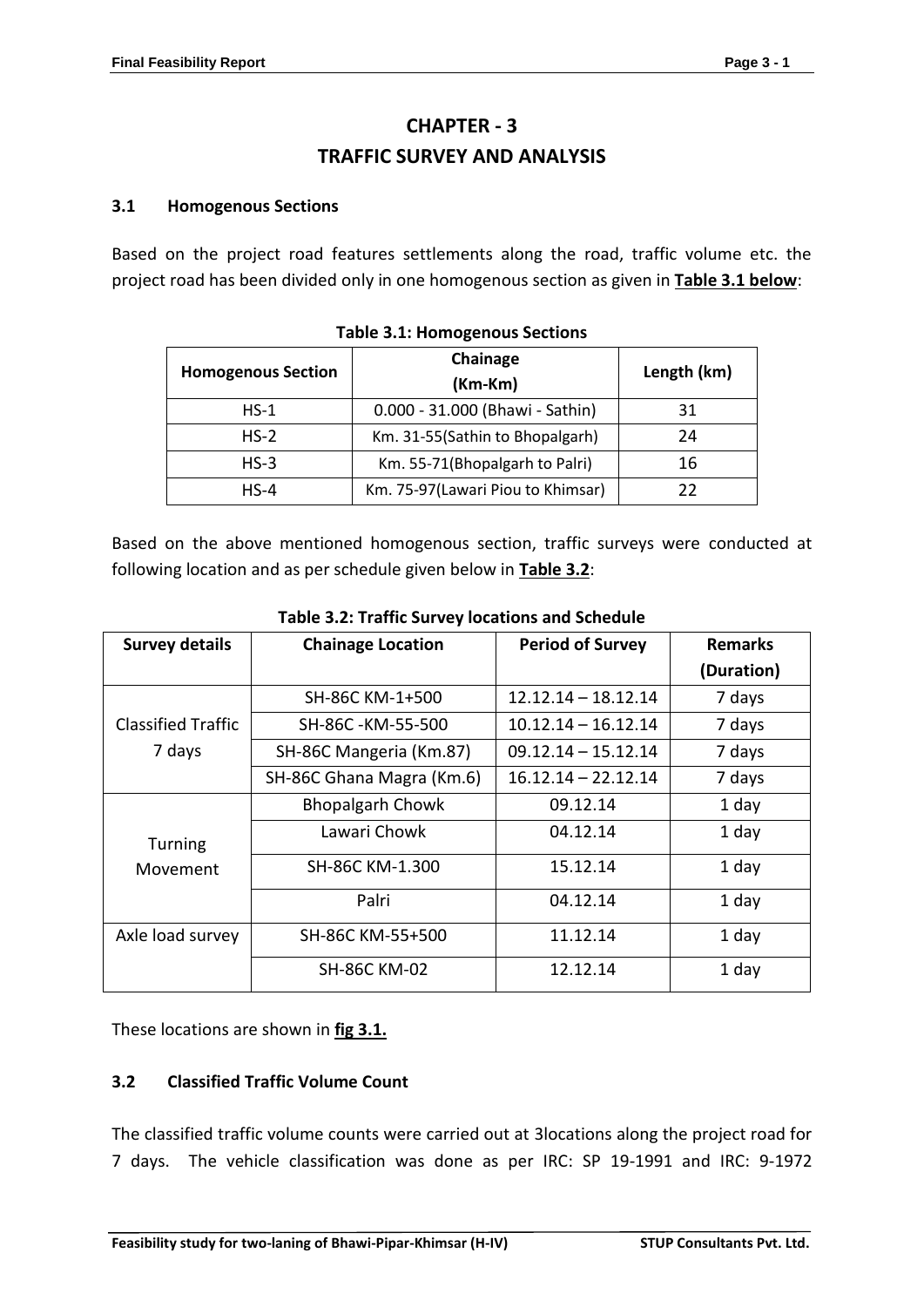guidelines and vehicle category added / revised as per toll policy. The seven day count will give average Daily Traffic (ADT). The value is then converted to passenger car units (PCUs) for capacity Analysis. The vehicle type and PCU factors adopted are presented in **Table 3.3**below:

| <b>Motorized Vehicles</b>      |                              |  |  |  |  |  |  |  |  |  |
|--------------------------------|------------------------------|--|--|--|--|--|--|--|--|--|
| <b>Vehicle Type</b>            | <b>PCU Factor</b>            |  |  |  |  |  |  |  |  |  |
|                                |                              |  |  |  |  |  |  |  |  |  |
| Car / Jeep / Taxi              | 1.00                         |  |  |  |  |  |  |  |  |  |
| 2-Wheeler                      | 0.50                         |  |  |  |  |  |  |  |  |  |
| 3-Wheeler                      | 1.00                         |  |  |  |  |  |  |  |  |  |
| <b>Bus</b>                     | 3.00                         |  |  |  |  |  |  |  |  |  |
| Mini Bus                       | 1.50                         |  |  |  |  |  |  |  |  |  |
| LCV                            | 1.50                         |  |  |  |  |  |  |  |  |  |
| 2-Axle Truck                   | 3.00                         |  |  |  |  |  |  |  |  |  |
| 3-Axle Truck                   | 3.00                         |  |  |  |  |  |  |  |  |  |
| MAV (4-6 Axle                  | 4.50                         |  |  |  |  |  |  |  |  |  |
| $MAV > 6$ Axle                 | 4.50                         |  |  |  |  |  |  |  |  |  |
| EME / HCM                      | 4.50                         |  |  |  |  |  |  |  |  |  |
| <b>Tractor Without Trailer</b> | 1.50                         |  |  |  |  |  |  |  |  |  |
| <b>Tractor with Trailer</b>    | 4.50                         |  |  |  |  |  |  |  |  |  |
|                                | <b>Non Motorised Vehicle</b> |  |  |  |  |  |  |  |  |  |
| Cycle                          | 0.50                         |  |  |  |  |  |  |  |  |  |
| Cycle Riskshaw                 | 2.00                         |  |  |  |  |  |  |  |  |  |
| Animal drawn                   | 4.00                         |  |  |  |  |  |  |  |  |  |

## **Table 3.3: Classification of vehicle for Traffic Surveys**

The traffic count data would be used to interpret the existing trends regarding traffic flow at mid blocks to determine average daily traffic, peak hour traffic, traffic composition and variation of hourly traffic / day wise.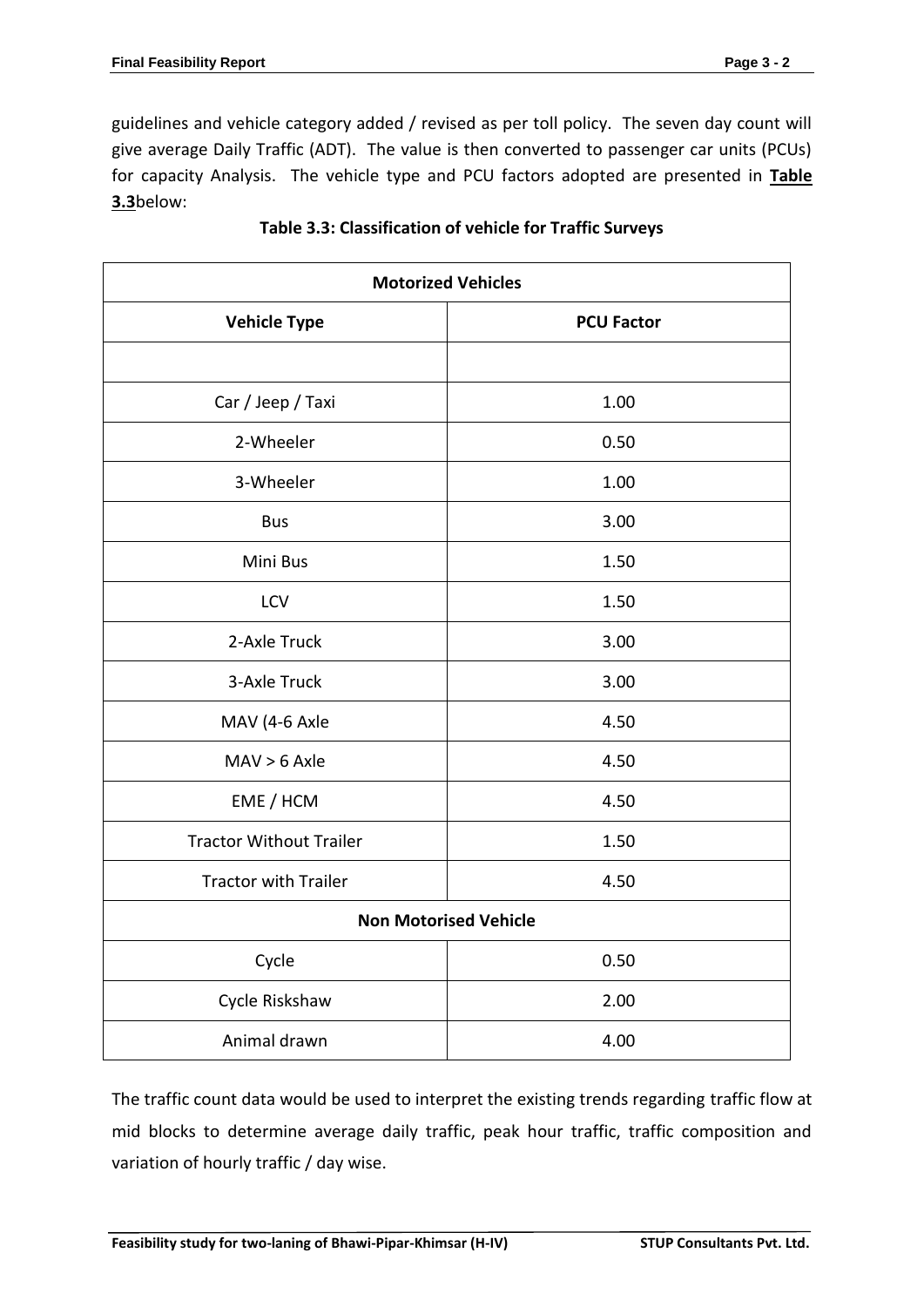# **3.3 Mid Block Volume Analysis**

The magnitude of traffic at each mid block (7 days) is represented in **Table 3.4:**

#### **Table 3.4– ADT**

#### **Average Daily Traffic (ADT)**

| <b>Vehicle Type</b>                  | <b>PCU</b><br><b>Factor</b> | <b>SH-86C</b><br>KM-1+500 |            |                | <b>SH-86C</b><br>KM-55+500 |                | <b>SH-86C</b><br><b>Mangeria</b><br>(Km. 87.000) | <b>SH-86C</b><br>Ghana<br><b>Magra</b><br>(Km. 6.000) |                |
|--------------------------------------|-----------------------------|---------------------------|------------|----------------|----------------------------|----------------|--------------------------------------------------|-------------------------------------------------------|----------------|
|                                      |                             | <b>ADT</b>                | <b>PCU</b> | <b>ADT</b>     | <b>PCU</b>                 | <b>ADT</b>     | <b>PCU</b>                                       | <b>ADT</b>                                            | <b>PCU</b>     |
| <b>Tolled</b>                        |                             |                           |            |                |                            |                |                                                  |                                                       |                |
| Car / Jeep / Taxi /<br>Van / utility | 1.0                         | 536                       | 536        | 343            | 306                        | 45             | 45                                               | 36                                                    | 36             |
| Mini Buses                           | 1.5                         | $\overline{4}$            | 6          | $\mathbf{1}$   | $\mathbf{1}$               | 0              | 0                                                | 0                                                     | 0              |
| <b>Standard Buses</b>                | 3.0                         | 84                        | 252        | 33             | 80                         | 13             | 39                                               | 11                                                    | 32             |
| Mini LCV                             | 1.5                         | 164                       | 246        | 158            | 211                        | 31             | 47                                               | 28                                                    | 41             |
| LCV                                  | 1.5                         | 24                        | 36         | 54             | 66                         | $\mathbf{1}$   | $\overline{2}$                                   | $\mathbf{1}$                                          | $\overline{2}$ |
| Trucks - 2 Axle<br>3.0               |                             | 205                       | 615        | 221            | 544                        | 12             | 36                                               | 10                                                    | 31             |
| Trucks - 3 Axle                      | 3.0                         | 219                       | 657        | 67             | 164                        | 4              | 12                                               | 3                                                     | 10             |
| MAV (4-6 Axle)<br>4.5                |                             | 153                       | 689        | 23             | 86                         | 0              | 0                                                | 0                                                     | 0              |
| MAV (6+ Axle)                        | 4.5                         | $\mathbf 0$               | 0          | 0              | $\overline{2}$             | 0              | 0                                                | 0                                                     | 0              |
| HCM / EME                            | 4.5                         | 5                         | 23         | 5              | 19                         | 0              | 0                                                | 0                                                     | 0              |
| Tractor                              | 1.5                         | 11                        | 17         | 13             | 17                         | $\overline{2}$ | 3                                                | $\overline{2}$                                        | $\overline{2}$ |
| Tractor with<br><b>Trailer</b>       | 4.5                         | 133                       | 599        | 66             | 244                        | 28             | 126                                              | 22                                                    | 97             |
| <b>Total</b>                         |                             | 1538                      | 3674       | 984            | 1739                       | 136            | 309                                              | 112                                                   | 251            |
| <b>Exempted</b>                      |                             |                           |            |                |                            |                |                                                  |                                                       |                |
| 2-Wheeler                            | 0.5                         | 1776                      | 888        | 1762           | 787                        | 224            | 112                                              | 118                                                   | 59             |
| 3-Wheeler                            | 1.0                         | 31                        | 31         | $\overline{2}$ | $\overline{2}$             | $\mathbf{1}$   | $\mathbf{1}$                                     | $\mathbf{1}$                                          | $\mathbf{1}$   |
| Cycle                                | 0.5                         | 48                        | 24         | 13             | 6                          | 15             | 8                                                | 11                                                    | 6              |
| Cycle Rickshaw                       | 2.0                         | 0                         | 0          | 0              | 0                          | $\mathbf{1}$   | $\overline{2}$                                   | $\mathbf{1}$                                          | $\mathbf{1}$   |
| <b>Animal Cart</b>                   | 6.0                         | 0                         | 0          | 0              | $\mathbf{1}$               | $\mathbf 1$    | 6                                                | $\mathbf{1}$                                          | 3              |
| <b>Total</b>                         |                             | 1855                      | 943        | 1777           | 797                        | 242            | 129                                              | 131                                                   | 70             |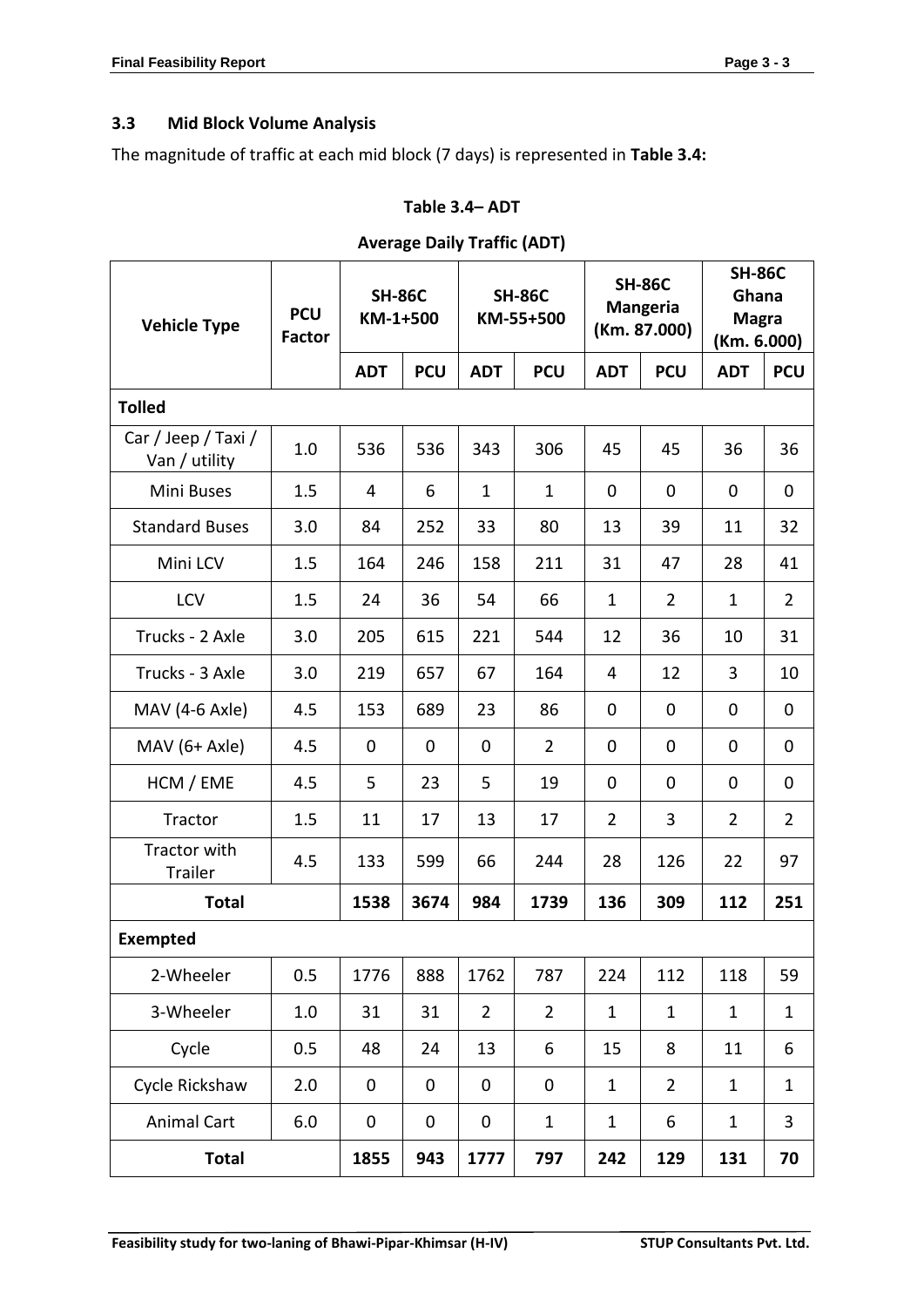| <b>Exempted</b>                               |     |                |             |              |                |                |              |                |             |  |  |
|-----------------------------------------------|-----|----------------|-------------|--------------|----------------|----------------|--------------|----------------|-------------|--|--|
| Car / Jeep / Van                              | 1.0 | $\overline{7}$ | 7           | 3            | 3              | $\mathbf{1}$   | 1            | $\mathbf{1}$   | 1           |  |  |
| Ambulance / Fire<br>Tenders / Funeral<br>Vans | 1.0 | $\mathbf 0$    | $\mathbf 0$ | $\mathbf 0$  | $\mathbf 0$    | $\overline{0}$ | $\mathbf 0$  | $\mathbf 0$    | $\mathbf 0$ |  |  |
| <b>Bus</b>                                    | 3.0 | 1              | 3           | $\mathbf{1}$ | $\overline{2}$ | $\overline{0}$ | $\mathbf 0$  | $\mathbf 0$    | $\mathbf 0$ |  |  |
| LCV                                           | 1.5 | $\mathbf 0$    | $\mathbf 0$ | $\mathbf 0$  | $\mathbf 0$    | $\overline{0}$ | $\mathbf 0$  | $\mathbf 0$    | $\mathbf 0$ |  |  |
| <b>Truck</b>                                  | 3.0 | $\mathbf 0$    | $\mathbf 0$ | $\mathbf 0$  | $\mathbf 0$    | $\overline{0}$ | $\mathbf 0$  | $\mathbf 0$    | $\mathbf 0$ |  |  |
| <b>Total</b>                                  | 8   | 10             | 4           | 5            | 1              | 1              | $\mathbf{1}$ | $\overline{2}$ |             |  |  |
| <b>Grand Total</b><br>(Tolled+Exempted)       |     | 3401           | 4627        | 2765         | 2541           | 379            | 439          | 245            | 323         |  |  |

# The traffic variations at all locations are given in **fig. 3.2:**

**Fig.: 3.2**

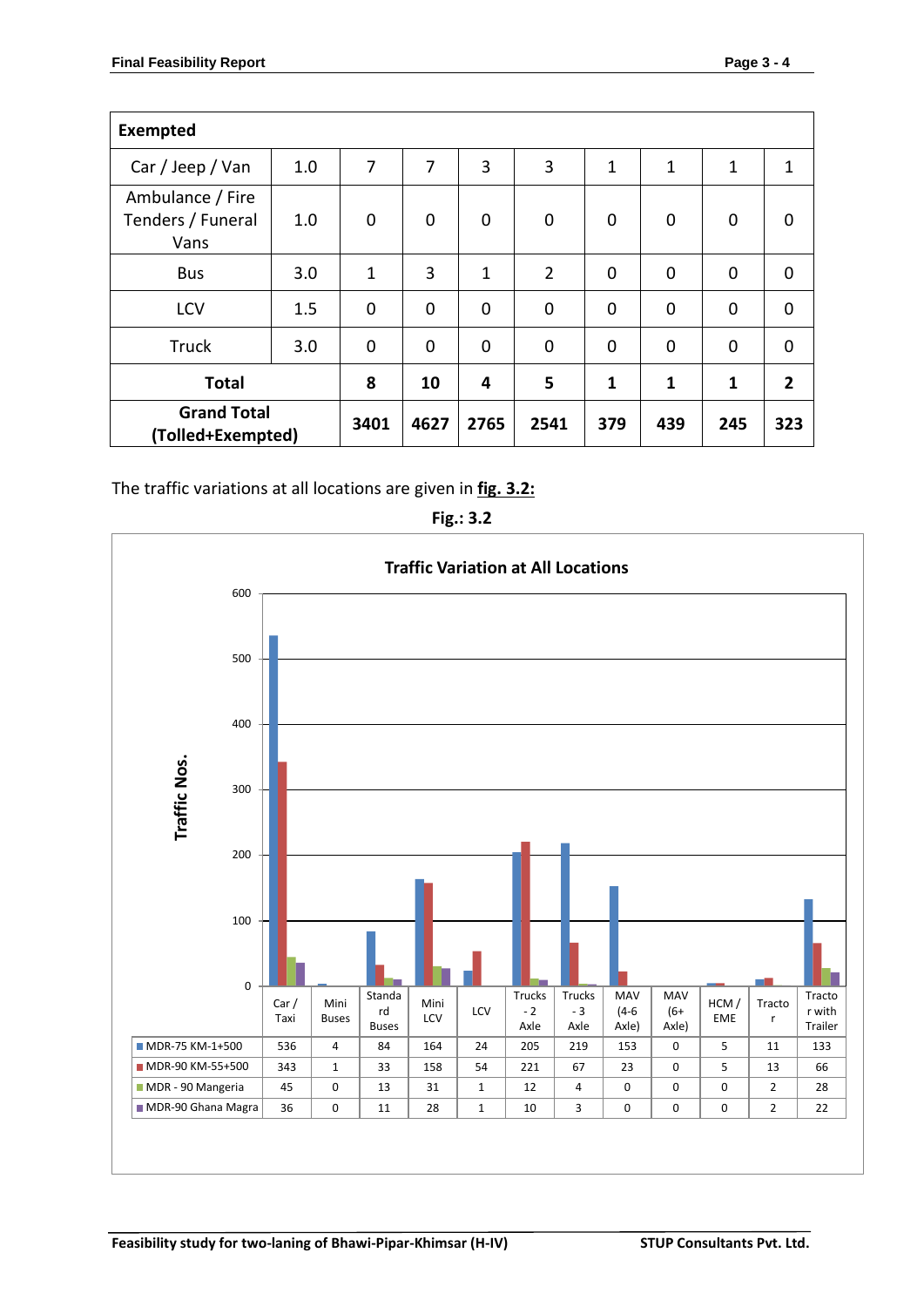#### Tollable traffic compositions at all locations are given in **fig 3.3 to 3.5**:



```
Fig.: 3.3
```
**Fig.: 3.4**

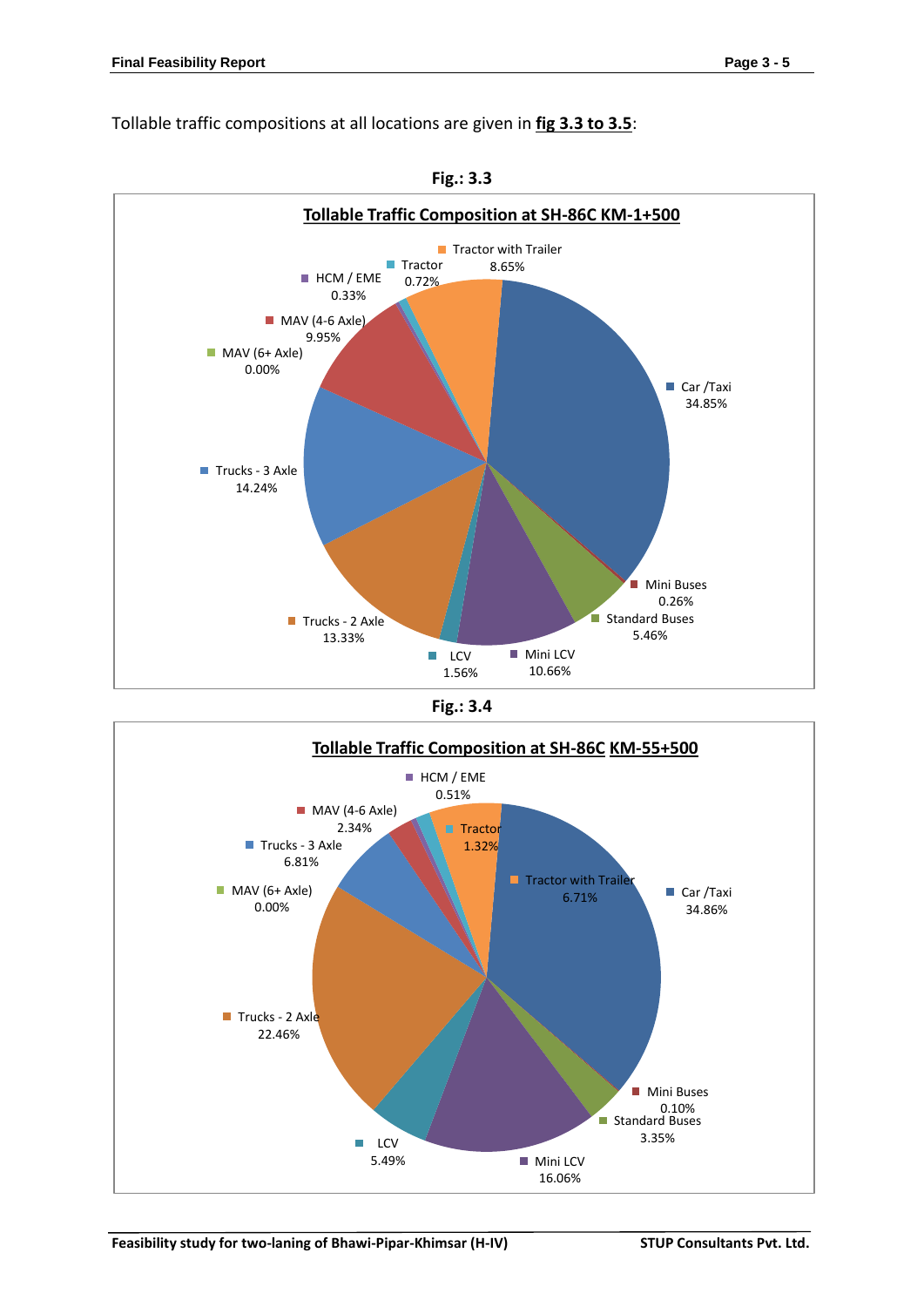

Average Day Hourly variation of traffic / daywise variation of Traffic / Average Day Traffic Composition of all locations are shown in **Fig. 3.6to3.14**



**Fig.: 3.5**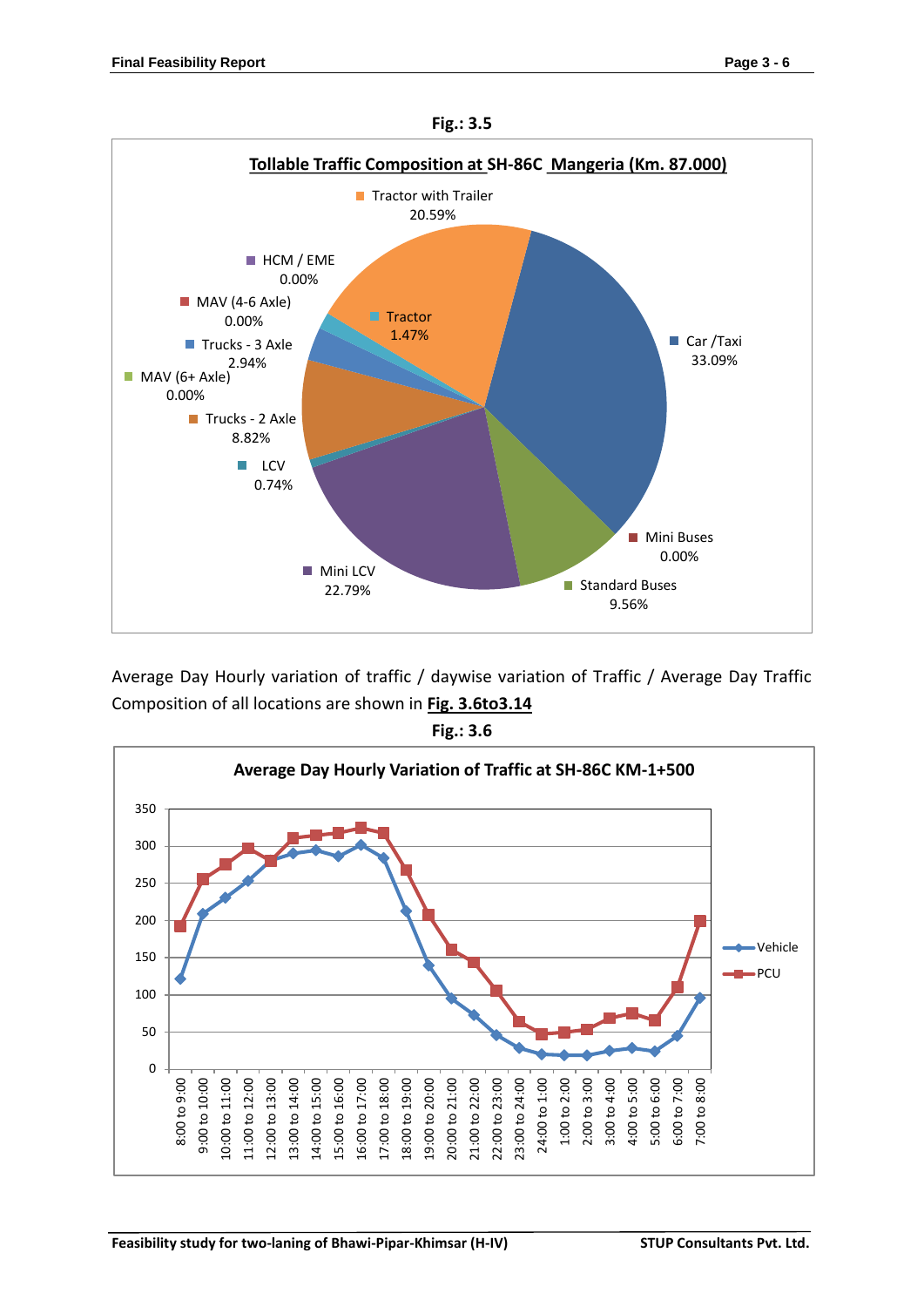



**Fig.: 3.8**

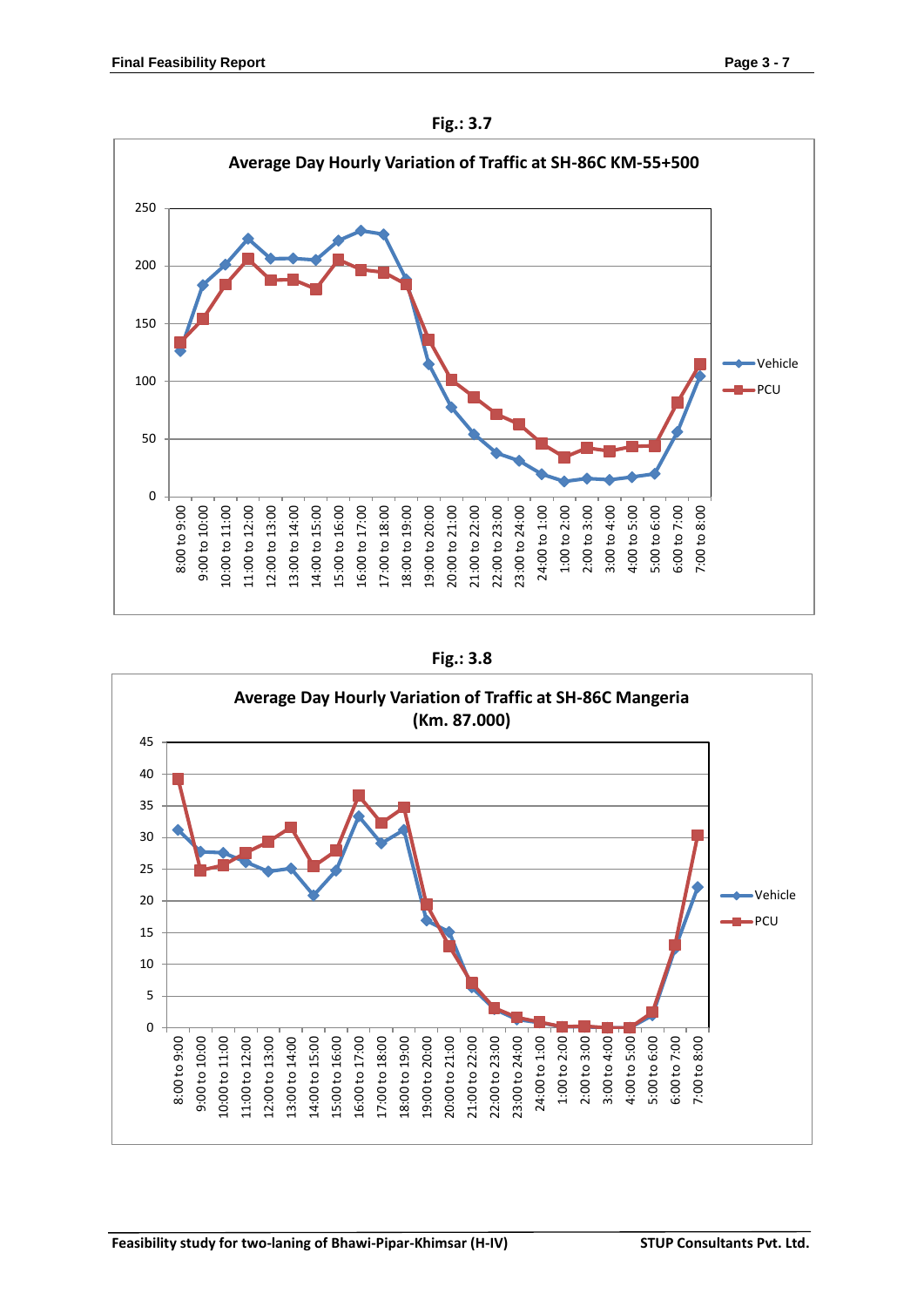

**Fig.: 3.9**

**Fig.: 3.10**

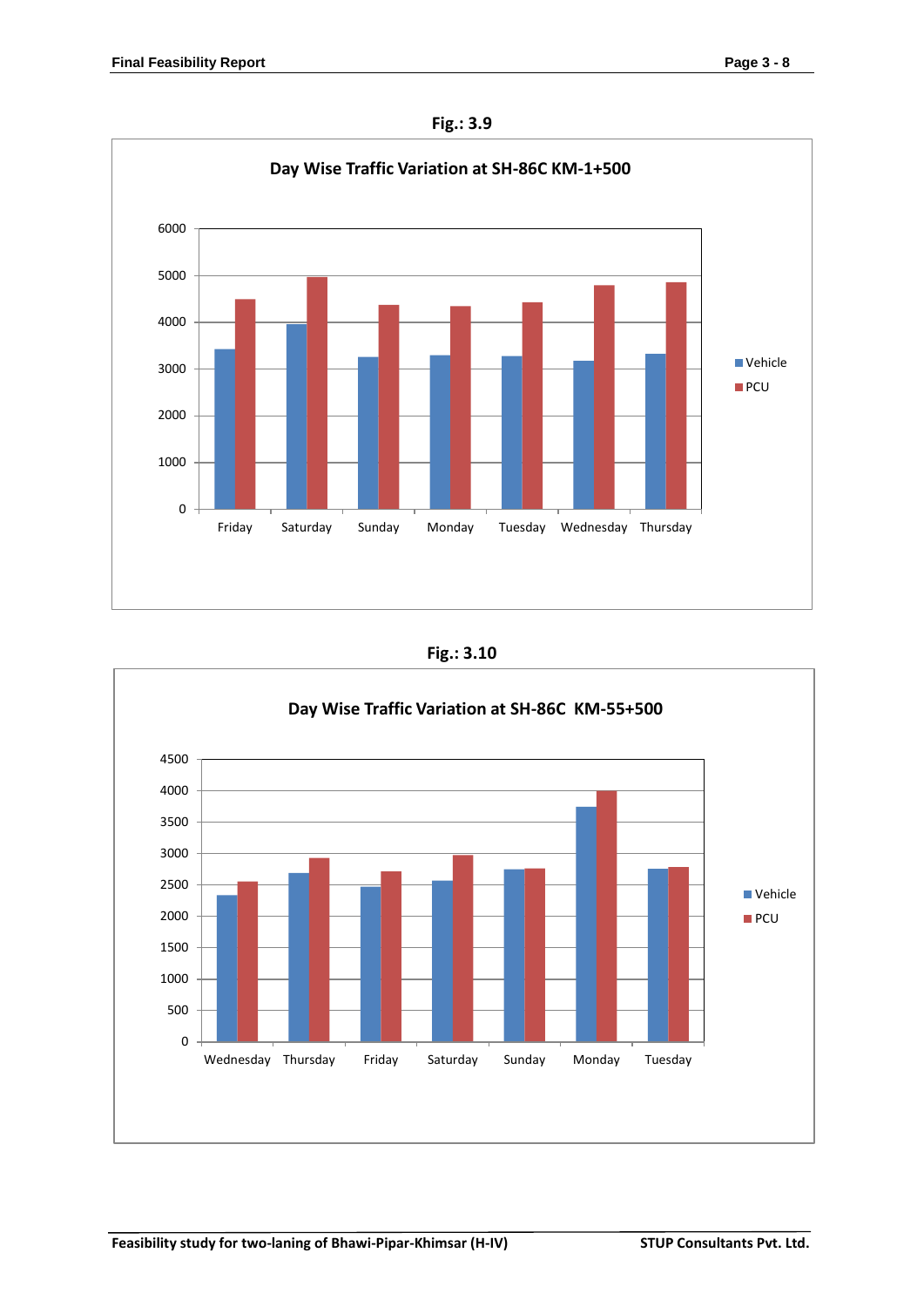

**Fig.: 3.11**



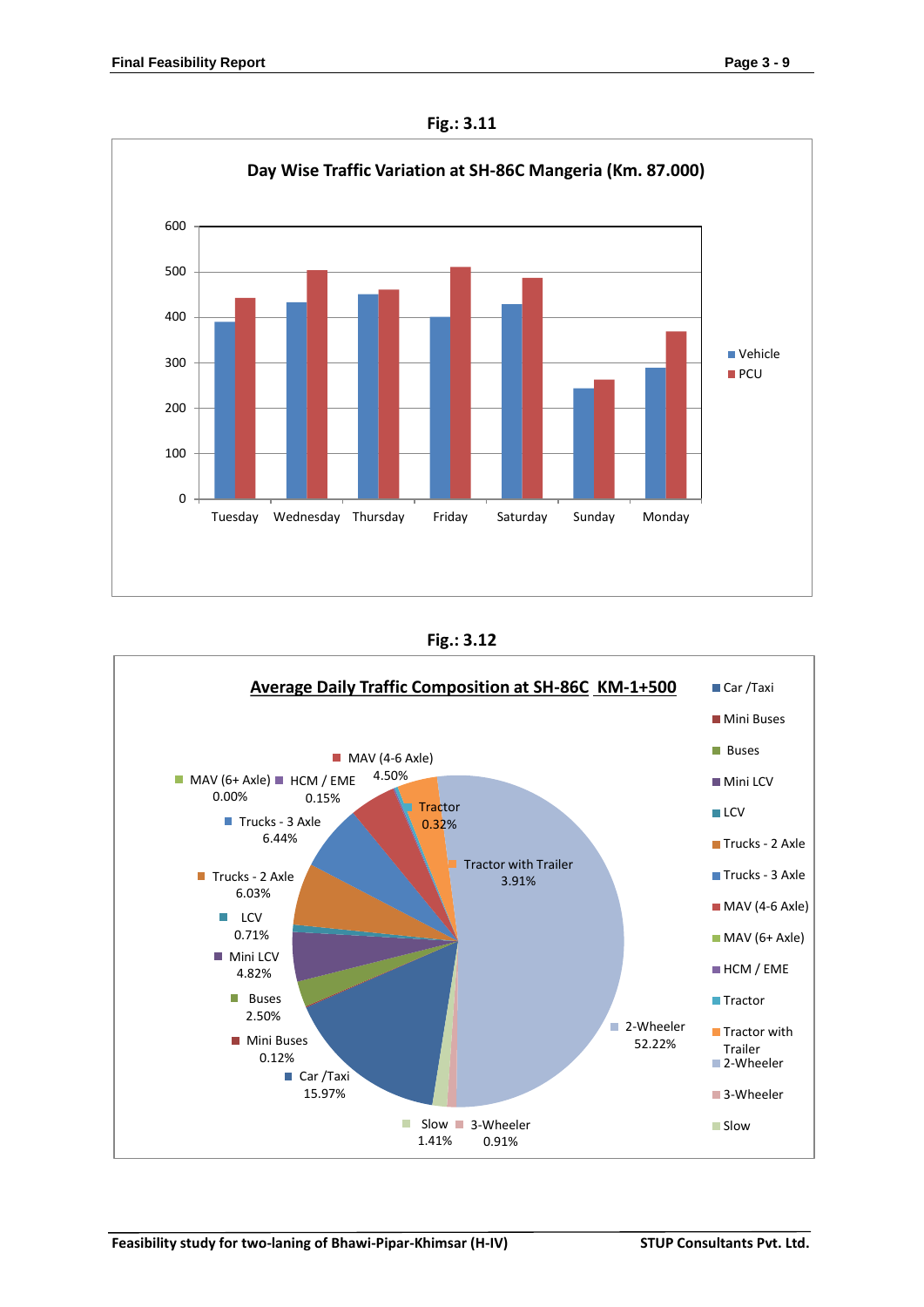



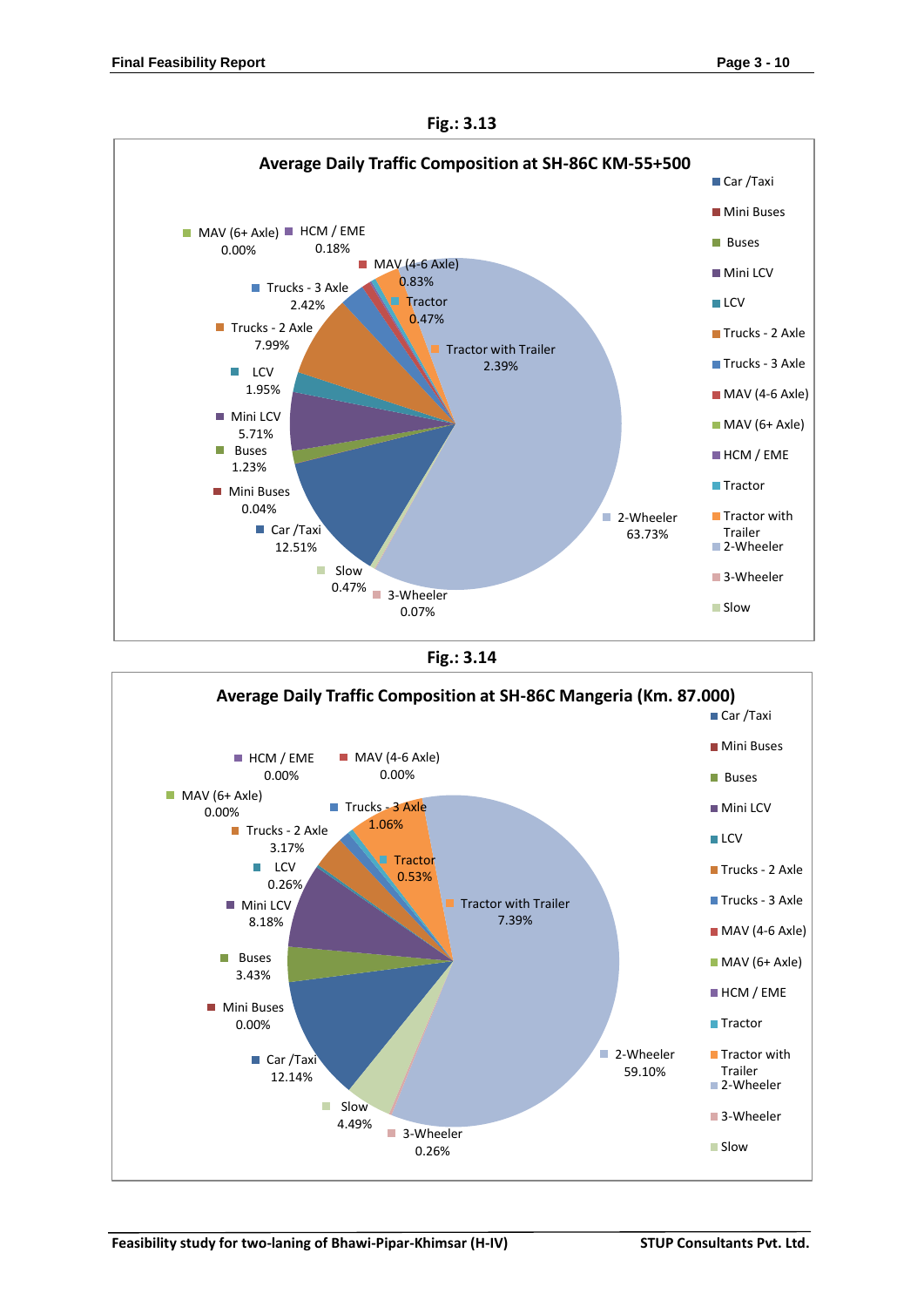# **3.4 Average Annual Daily Traffic (AADT)**

For the analysis, traffic data in terms of Average Annual Daily Traffic (AADT) is needed. This is obtained by applying Seasonal Correction Factor (SCF) to ADT. The SCF has been calculated based on Petrol / Diesel Sales Data as collected from the Petrol pumps along the Project Road. This data and the working out of SCF is given in **Table 3.5** calculation of SCF based on Diesel / Petrol sales date:

|                |      |                          | <b>IOCL Pump At Pipar</b><br>City(Km.21.000) |                                   | <b>Seasonal Correction</b><br>Factor (SCF) |        |  |
|----------------|------|--------------------------|----------------------------------------------|-----------------------------------|--------------------------------------------|--------|--|
| <b>Month</b>   | Year | <b>Diesel</b><br>(in KL) | Petrol<br>(in KL)                            | <b>Total Fuel</b><br>Sale in (KL) | <b>Diesel</b>                              | Petrol |  |
| April          | 2013 | 139                      | 28                                           | 167                               | 1.07                                       | 1.17   |  |
| May            | 2013 | 147                      | 30                                           | 177                               | 1.02                                       | 1.09   |  |
| June           | 2013 | 163                      | 35                                           | 198                               | 0.92                                       | 0.94   |  |
| July           | 2013 | 137                      | 20                                           | 157                               | 1.09                                       | 1.64   |  |
| August         | 2013 | 112                      | 29                                           | 141                               | 1.33                                       | 1.13   |  |
| September      | 2013 | 135                      | 40                                           | 175                               | 1.11                                       | 0.82   |  |
| October        | 2013 | 261                      | 37                                           | 298                               | 0.57                                       | 0.89   |  |
| November       | 2013 | 184                      | 38                                           | 222                               | 0.81                                       | 0.86   |  |
| December       | 2013 | 115                      | 35                                           | 150                               | 1.30                                       | 0.94   |  |
| January        | 2014 | 147                      | 36                                           | 183                               | 1.02                                       | 0.91   |  |
| February       | 2014 | 112                      | 34                                           | 146                               | 1.33                                       | 0.97   |  |
| March          | 2014 | 140                      | 32                                           | 172                               | 1.07                                       | 1.03   |  |
| <b>Total</b>   |      | 1792                     | 394                                          |                                   |                                            |        |  |
| <b>Average</b> |      | 149                      | 33                                           |                                   |                                            |        |  |

**Table 3.5A Calculation of SCF based on Diesel / Petrol Data**

#### **Table 3.5B Calculation of SCF based on Diesel / Petrol Data**

|              | Year |                   | Indian oil Petrol Pump At<br>Bhopalgarh(Km54.400) | <b>Seasonal Correction</b><br>Factor(SCF) |        |        |
|--------------|------|-------------------|---------------------------------------------------|-------------------------------------------|--------|--------|
| <b>Month</b> |      | Diesel<br>(in KL) | Petrol<br>(in KL)                                 | <b>Total Fuel</b><br>Sale in<br>(KL)      | Diesel | Petrol |
| April        | 2013 | 138               | 38                                                | 176                                       | 1.01   | 1.16   |
| May          | 2013 | 148               | 49                                                | 197                                       | 0.94   | 0.90   |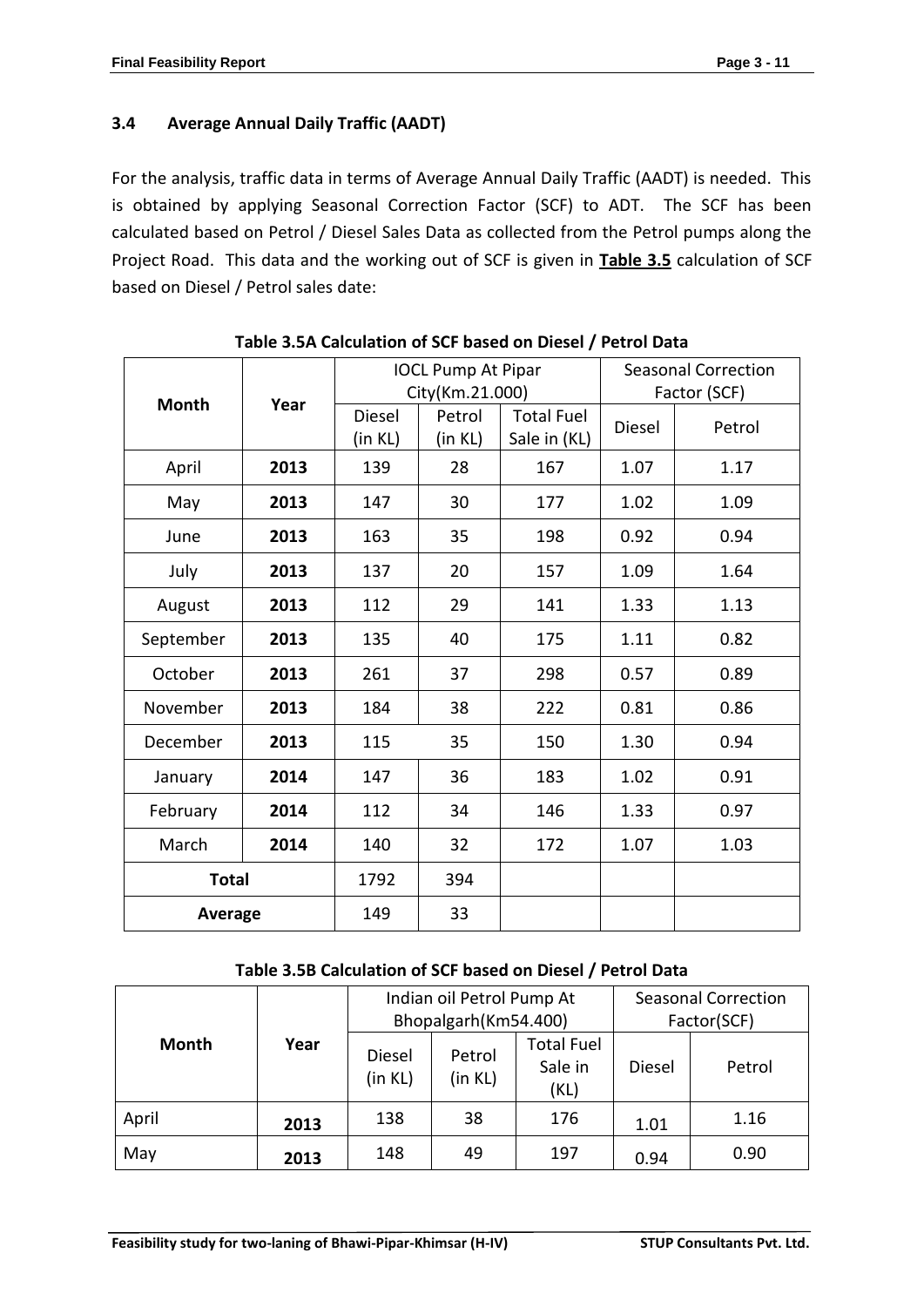| June         | 2013 | 162  | 47  | 209 | 0.86 | 0.94 |
|--------------|------|------|-----|-----|------|------|
| July         | 2013 | 138  | 57  | 195 | 1.01 | 0.77 |
| August       | 2013 | 122  | 50  | 172 | 1.14 | 0.88 |
| September    | 2013 | 135  | 48  | 183 | 1.03 | 0.92 |
| October      | 2013 | 160  | 43  | 203 | 0.87 | 1.02 |
| November     | 2013 | 170  | 42  | 212 | 0.82 | 1.05 |
| December     | 2013 | 132  | 25  | 157 | 1.05 | 1.76 |
| January      | 2014 | 115  | 42  | 157 | 1.21 | 1.05 |
| February     | 2014 | 113  | 44  | 157 | 1.23 | 1.00 |
| March        | 2014 | 138  | 43  | 181 | 1.01 | 1.02 |
| <b>Total</b> |      | 1671 | 528 |     |      |      |
| Average      |      | 139  | 44  |     |      |      |

# **Table 3.5C Calculation of SCF based on Diesel / Petrol Data**

|              |      |                   | <b>IOCLI Pump at Lavarl (km</b> | <b>Seasonal Correction</b>      |               |             |
|--------------|------|-------------------|---------------------------------|---------------------------------|---------------|-------------|
| <b>Month</b> | Year |                   | 64.250)                         |                                 |               | Factor(SCF) |
|              |      | Diesel<br>(in KL) | Petrol<br>(in KL)               | <b>Total Fuel</b><br>Sale in KL | <b>Diesel</b> | Petrol      |
| April        | 2013 | 28                | 8                               | 36                              | 1.07          | 1.01        |
| May          | 2013 | 24                | 10                              | 34                              | 1.25          | 0.81        |
| June         | 2013 | 45                | 8                               | 53                              | 0.66          | 1.01        |
| July         | 2013 | 22                | 5                               | 27                              | 1.36          | 1.62        |
| August       | 2013 | 21                | 8                               | 29                              | 1.42          | 1.01        |
| September    | 2013 | 25                | 10                              | 35                              | 1.20          | 0.81        |
| October      | 2013 | 65                | 9                               | 74                              | 0.46          | 0.90        |
| November     | 2013 | 36                | 8                               | 44                              | 0.83          | 1.01        |
| December     | 2013 | 26                | 9                               | 35                              | 1.15          | 0.90        |
| January      | 2014 | 22                | 8                               | 30                              | 1.36          | 1.01        |
| February     | 2014 | 15                | 6                               | 21                              | 1.99          | 1.35        |
| March        | 2014 | 30                | 8                               | 38                              | 1.00          | 1.01        |
| <b>Total</b> |      | 359               | 97                              |                                 |               |             |
| Average      |      | 30                | 8                               |                                 |               |             |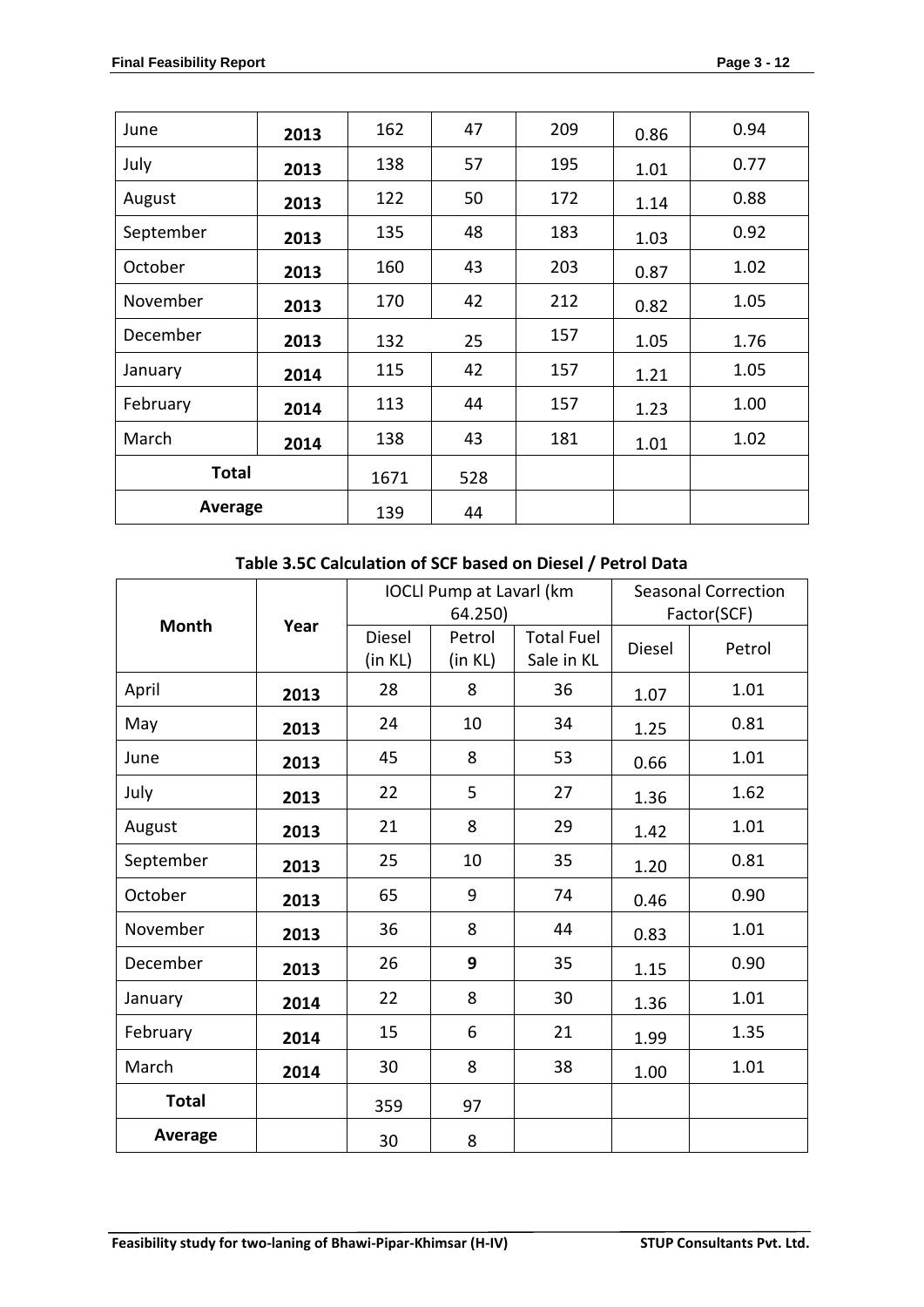Since the consultant conducted the survey in Dec. 2014, the SCF and consequently the AADT have been calculated based on the sale in the month of Nov. The values of AADT (at all locations) thus calculated are given in the **Table 3.6:**

## **Table 3.6: AADT**

#### **Average Annual Daily Traffic (AADT)**

| <b>PCU</b><br><b>Vehicle</b><br><b>Factor</b><br><b>Type</b> |         | SH-86C KM-1+500 |             |             | <b>SH-86C</b><br>KM-55+500 |                |                | <b>SH-86C Mangeria</b><br>(Km. 87.000) |                |                | SH-86C Ghana<br><b>Magra</b><br>(Km. 6.000) |                |                |
|--------------------------------------------------------------|---------|-----------------|-------------|-------------|----------------------------|----------------|----------------|----------------------------------------|----------------|----------------|---------------------------------------------|----------------|----------------|
|                                                              |         | <b>SCF</b>      | <b>AADT</b> | <b>PCU</b>  | <b>SCF</b>                 | <b>AADT</b>    | <b>PCU</b>     | <b>SCF</b>                             | <b>AADT</b>    | <b>PCU</b>     | <b>SCF</b>                                  | <b>AADT</b>    | <b>PCU</b>     |
| <b>Tolled</b>                                                |         |                 |             |             |                            |                |                |                                        |                |                |                                             |                |                |
| Car / Jeep /<br>Taxi                                         | 1.00    | 1.03            | 552         | 552         | 1.02                       | 350            | 350            | 1.01                                   | 45             | 45             | 1.03                                        | 37             | 37             |
| Mini Buses                                                   | 1.50    | 1.07            | 4           | 6           | 1.01                       | $\mathbf{1}$   | $\overline{2}$ | 1.00                                   | $\mathbf 0$    | 0              | 1.07                                        | $\mathbf 0$    | 0              |
| Standard<br><b>Buses</b>                                     | 3.00    | 1.07            | 90          | 270         | 1.01                       | 33             | 100            | 1.00                                   | 13             | 39             | 1.07                                        | 11             | 34             |
| Mini LCV                                                     | 1.50    | 1.03            | 169         | 253         | 1.02                       | 161            | 242            | 1.01                                   | 31             | 47             | 1.03                                        | 28             | 43             |
| LCV                                                          | 1.50    | 1.07            | 26          | 39          | 1.01                       | 55             | 82             | 1.00                                   | $\mathbf{1}$   | $\overline{2}$ | 1.07                                        | $\mathbf{1}$   | $\overline{2}$ |
| Trucks - 2<br>Axle                                           | 3.00    | 1.07            | 219         | 658         | 1.01                       | 223            | 670            | 1.00                                   | 12             | 36             | 1.07                                        | 11             | 33             |
| Trucks - 3<br>Axle                                           | 3.00    | 1.07            | 234         | 703         | 1.01                       | 68             | 203            | 1.00                                   | 4              | 12             | 1.07                                        | 3              | 10             |
| MAV (4-6<br>Axle)                                            | 4.50    | 1.07            | 164         | 737         | 1.01                       | 23             | 105            | 1.00                                   | 0              | 0              | 1.07                                        | $\pmb{0}$      | 0              |
| $MAV (6+$<br>Axle)                                           | 4.50    | 1.07            | $\mathbf 0$ | $\mathbf 0$ | 1.01                       | 0              | 0              | 1.00                                   | 0              | 0              | 1.07                                        | $\mathbf 0$    | 0              |
| HCM / EME                                                    | 4.50    | 1.07            | 5           | 24          | 1.01                       | 5              | 23             | 1.00                                   | $\mathbf 0$    | 0              | 1.07                                        | $\mathbf 0$    | 0              |
| Tractor                                                      | 1.50    | 1.07            | 12          | 18          | 1.01                       | 13             | 20             | 1.00                                   | $\overline{2}$ | 3              | 1.07                                        | $\overline{2}$ | 3              |
| Tractor<br>with Trailer                                      | 4.50    | 1.07            | 142         | 640         | 1.01                       | 67             | 300            | 1.00                                   | 28             | 126            | 1.07                                        | 23             | 104            |
| <b>Total</b>                                                 |         |                 | 1618        | 3900        |                            | 999            | 2094           |                                        | 137            | 310            |                                             | 118            | 266            |
| <b>Non Tolled</b>                                            |         |                 |             |             |                            |                |                |                                        |                |                |                                             |                |                |
| 2-Wheeler                                                    | 0.5     | 1.03            | 1829        | 915         | 1.02                       | 1797           | 899            | $1.01\,$                               | 226            | 113            | 1.03                                        | 122            | 61             |
| 3-Wheeler                                                    | $1.0\,$ | 1.03            | 32          | 32          | 1.02                       | $\overline{2}$ | $\overline{2}$ | 1.01                                   | $\mathbf{1}$   | $\mathbf{1}$   | 1.03                                        | $\mathbf{1}$   | $\mathbf{1}$   |
| Cycle                                                        | 0.5     |                 | 48          | 24          |                            | 13             | $\overline{7}$ |                                        | 15             | 8              |                                             | 15             | 8              |
| Cycle<br>Rickshaw                                            | 2.0     |                 | $\pmb{0}$   | $\pmb{0}$   |                            | 0              | $\mathbf 0$    |                                        | $\mathbf{1}$   | $\overline{2}$ |                                             | $\mathbf 1$    | $\overline{2}$ |
| Animal Cart                                                  | 6.0     |                 | $\pmb{0}$   | 0           |                            | 0              | $\pmb{0}$      |                                        | $\mathbf{1}$   | 6              |                                             | $\mathbf 1$    | 6              |
| <b>Total</b>                                                 |         |                 | 1909        | 971         |                            | 1812           | 907            |                                        | 244            | 130            |                                             | 139            | 77             |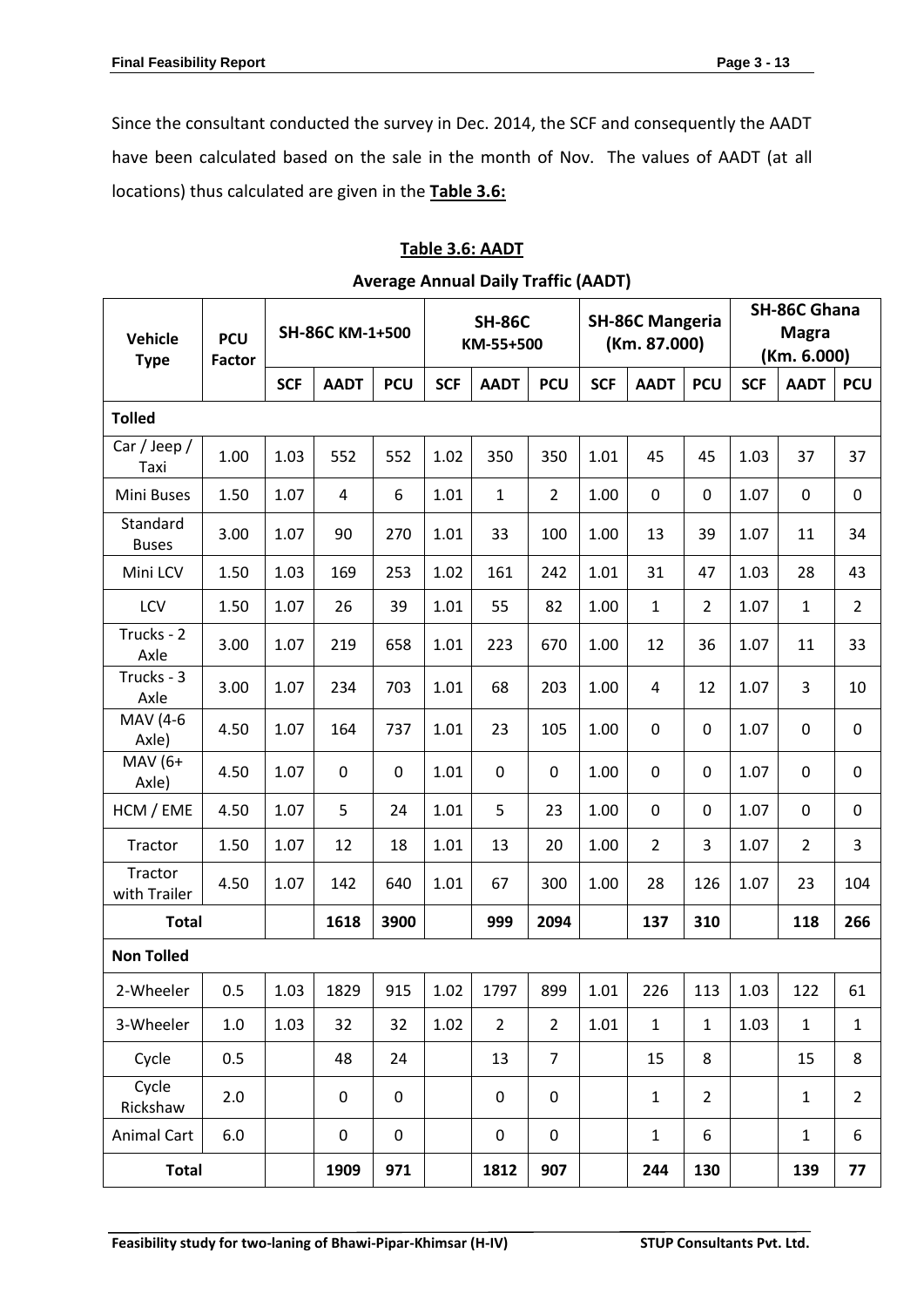| <b>Exempted</b>                                       |     |      |                |             |      |              |             |      |             |              |      |                |                |
|-------------------------------------------------------|-----|------|----------------|-------------|------|--------------|-------------|------|-------------|--------------|------|----------------|----------------|
| Car/Jeep/<br>Van                                      | 1.0 | 1.03 | $\overline{7}$ | 7           | 1.02 | 3            | 3           | 1.01 | 1           | 1            | 1.03 | $\mathbf{1}$   | $\mathbf{1}$   |
| Ambulance<br>/ Fire<br>Tenders /<br>Funeral<br>Vans   | 1.0 | 1.03 | $\mathbf 0$    | $\mathbf 0$ | 1.02 | 0            | 0           | 1.01 | $\mathbf 0$ | $\mathbf{0}$ | 1.03 | $\mathbf 0$    | $\mathbf 0$    |
| <b>Bus</b>                                            | 3.0 | 1.07 | 1              | 3           | 1.01 | $\mathbf{1}$ | 3           | 1.00 | $\mathbf 0$ | 0            | 1.07 | $\mathbf 0$    | $\mathbf 0$    |
| LCV                                                   | 1.5 | 1.07 | $\mathbf 0$    | $\mathbf 0$ | 1.01 | 0            | $\mathbf 0$ | 1.00 | $\mathbf 0$ | 0            | 1.07 | $\mathbf 0$    | $\mathbf 0$    |
| <b>Truck</b>                                          | 3.0 | 1.07 | $\mathbf 0$    | $\mathbf 0$ | 1.01 | $\mathbf 0$  | 0           | 1.00 | $\mathbf 0$ | $\mathbf{0}$ | 1.07 | $\mathbf 0$    | $\mathbf 0$    |
| <b>Total</b>                                          |     |      | 8              | 10          |      | 4            | 6           |      | 1           | 1            |      | $\overline{2}$ | $\overline{2}$ |
| <b>Grand Total</b><br>(Tolled+Non<br>Tolled+Exempted) |     |      | 3535           | 4881        |      | 2815         | 3008        |      | 382         | 441          |      | 259            | 345            |

#### **3.5 Intersection Data Analysis**

#### **3.5 Approach Traffic**

The location wise traffic at sathin intersection is presented in **Table 3.7**. The traffic flow diagram at intersection location is presented in **figure 3.15 – 3.18**below.

| S.<br>No.      | Location        | <b>Location Name</b> | Approach<br><b>Roads</b> | <b>Total</b><br><b>Vehicles</b> | <b>Total PCU</b> | Approach<br><b>Traffic</b> |  |
|----------------|-----------------|----------------------|--------------------------|---------------------------------|------------------|----------------------------|--|
| $\mathbf{1}$   | $INT - 01$      | Bhopalgarh           | Sathin                   | 1130                            | 1316             |                            |  |
|                |                 |                      | Asop                     | 2860                            | 3690             | 8905                       |  |
|                |                 |                      | Palri                    | 3025                            | 3899             |                            |  |
| $\overline{2}$ | $INT - 02$      | Palri                | Bhopalgarh               | 433                             | 539              | 3396                       |  |
|                |                 |                      | Gotan                    | 838                             | 1107             |                            |  |
|                |                 |                      | Ratri                    | 1073                            | 1431             |                            |  |
|                |                 |                      | Asanda                   | 374                             | 320              |                            |  |
| 3              | <b>INT - 03</b> | Lawari Piou          | Palri                    | 635                             | 719              |                            |  |
|                |                 |                      | Asop                     | 596                             | 708              | 1627                       |  |
|                |                 |                      | Gaj Singh<br>pura        | 216                             | 200              |                            |  |
| 4              | $INT - 04$      | Pipar Bypass         | Sathin                   | 1500                            | 1918             |                            |  |
|                |                 |                      | Merta City               | 942                             | 1488             | 6301                       |  |
|                |                 |                      | Jodhpur                  | 2055                            | 2895             |                            |  |

## **Table 3.7 : Location wise traffic at each intersection**